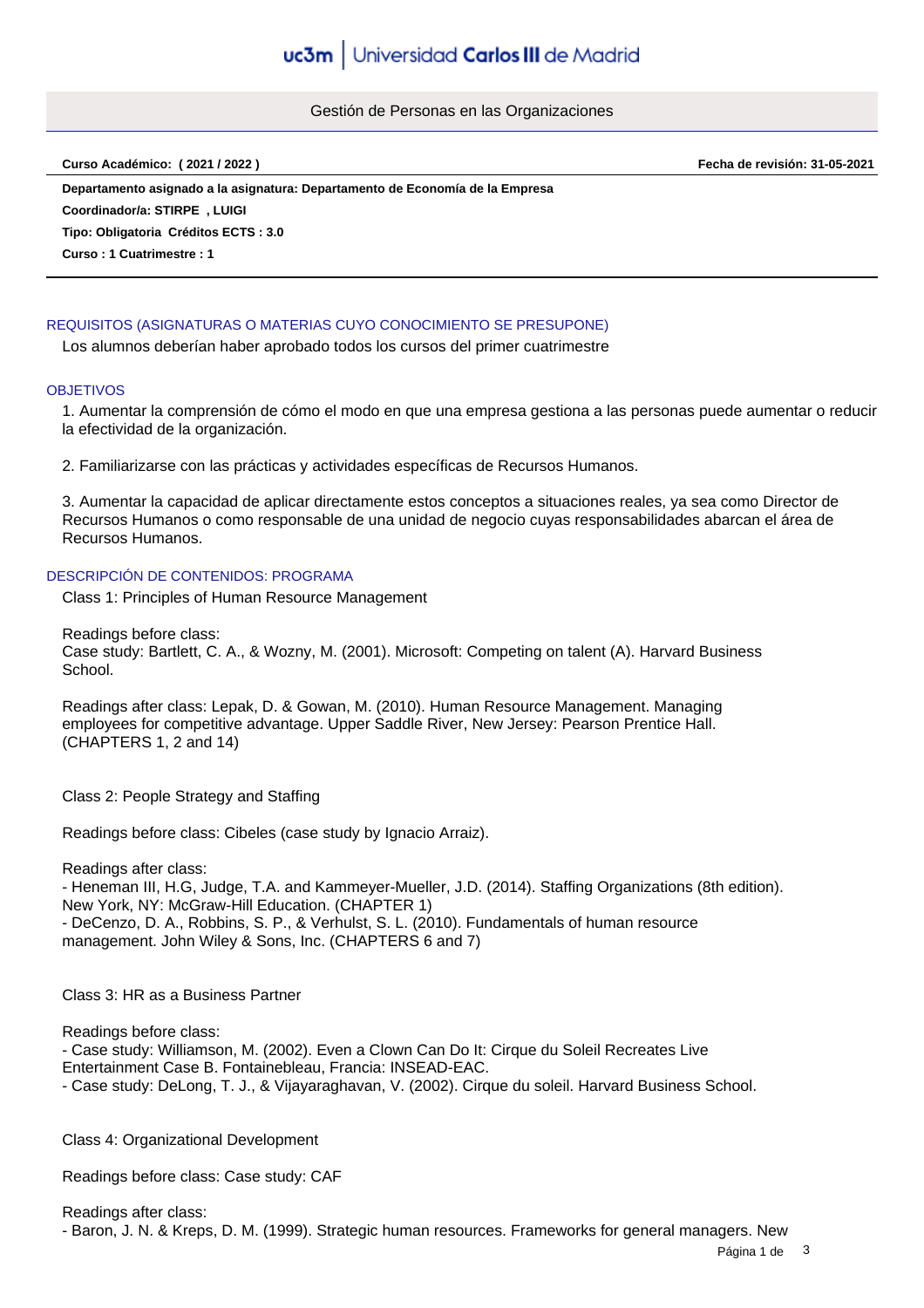Class 5: Performance management (I)

Readings before class: Case study: Hall, B. J., & Madigan, C. (2000). Compensation and performance evaluation at Arrow electronics. Harvard Business School.

Readings after class:

- Aguinis, H., Joo, H., & Gottfredson, R. K. (2011). Why we hate performance management¿And why we should love it. Business Horizons, 54(6), 503-507.

- Aguinis, H., Gottfredson, R. K., & Joo, H. (2012). Using performance management to win the talent war. Business Horizons, 55(6), 609-616.

- Smither, J. W., & London, M. (Eds.). (2009). Performance management: putting research into action (Vol. 21). John Wiley & Sons. (CHAPTER 1)

Class 6: Performance management (II)

Readings before class:

- Case study: Greiner, L. E. & Collins E. (2008). A Day in the Life of Alex Sander: Driving in the Fast Lane at Landon Care Products. Harvard Business School.

Readings after class:

- Antonioni, D. (1996). Designing an effective 360-degree appraisal feedback process. Organizational Dynamics, 25(2), 24-38.

- Carson, M. (2006). Saying it like it isn't: The pros and cons of 360-degree feedback. Business Horizons, 49(5), 395- 402.

Class 7: Compensation (I): Ground Rules for Salary Policies

Readings before class:

- Case study: Jobs at Whole Foods. (Adapted from Milkovich, G.T., Newman, J.M. & Gerhart, B. (2014). Compensation. 10th Ed. New York, NY, McGraw-Hill Irwin.)

Readings after class:

- Lepak, D. & Gowan, M. (2010). Human Resource Management. Managing employees for competitive advantage. Upper Saddle River, New Jersey: Pearson Prentice Hall. (CHAPTER 12) - Martocchio, J.J. (2014). Strategic Compensation: A Human Resource Management Approach. Upper Saddle River, New Jersey: Pearson Prentice Hall. (CHAPTERS 1, 5, 6 and 7).

Class 8: Compensation (II): Compensation Strategy

Readings before class: Case study: Gabarro, J. J., & Burtis, A. (2006). Brainard, Bennis & Farrell (A). Harvard Business School.

Class 9: Compensation (III): Incentive pay

Readings before class: Case study: Baker III, G.P. and Shimer S.L. (1989). RKO Warner Video, Inc.: Incentive Compensation Plan. Harvard Business School.

Readings after class:

- Aguinis, H., Joo, H., & Gottfredson, R. K. (2013). What monetary rewards can and cannot do: How to show employees the money. Business Horizons, 56(2), 241-249. - Lepak, D. & Gowan, M. (2010). Human Resource Management. Managing employees for competitive advantage. Upper Saddle River, New Jersey: Pearson Prentice Hall. (CHAPTER 11)

Class 10: International HR Challenges: Expatriation and Cultural Diversity Management

Readings before class: - Case Study: Pressman Company